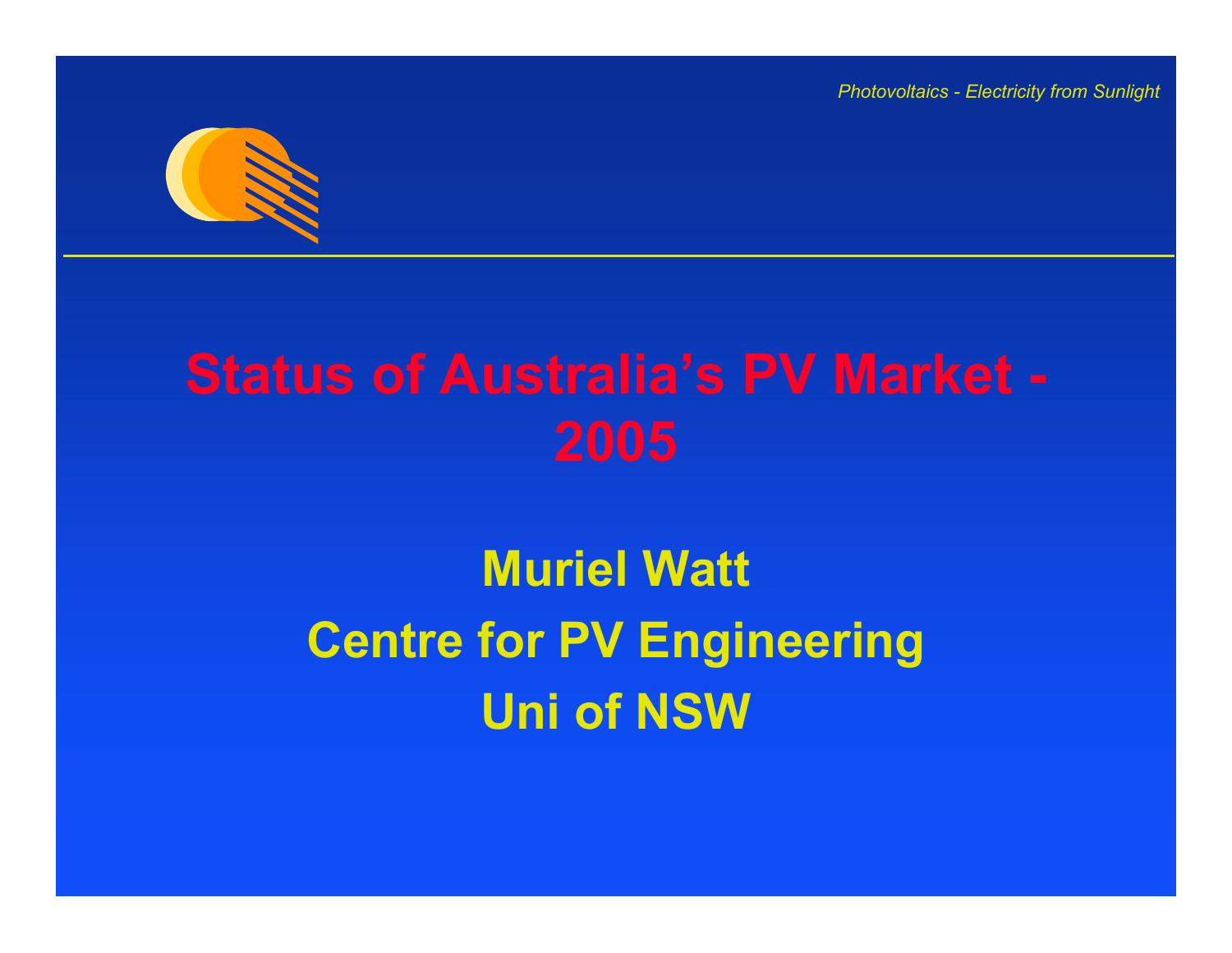

## **Introduction**

- Australia at forefront of PV R&D since the early years of terrestrial deployment
- Rapid growth in world uptake of PV with new products, marketing strategies, policies and deployment programs
- Australian policies on energy research, industry development, electricity supply & greenhouse gas reduction impact on local PV market
- This presentation will summarise the current status of the Australian PV market, with a discussion of trends and implications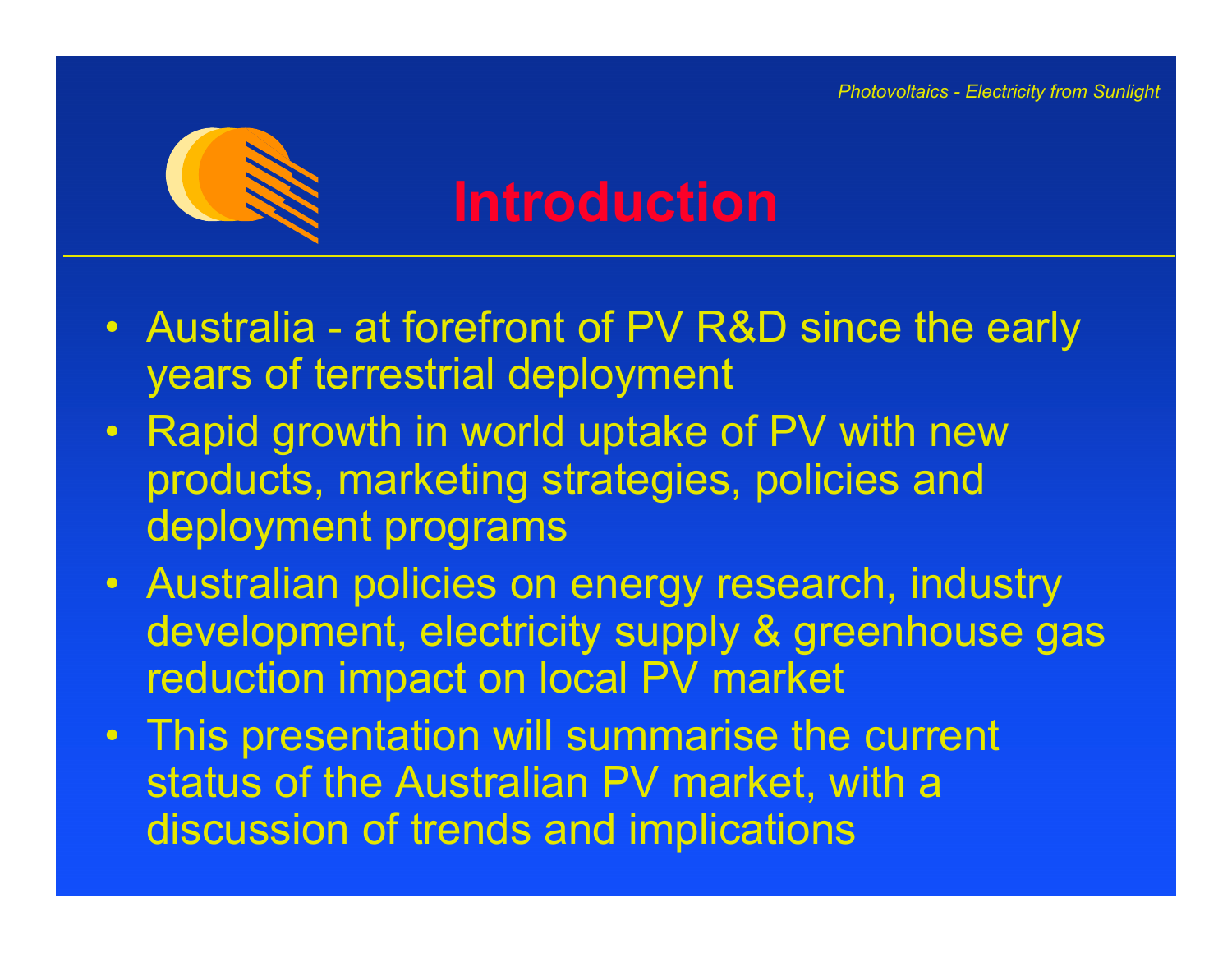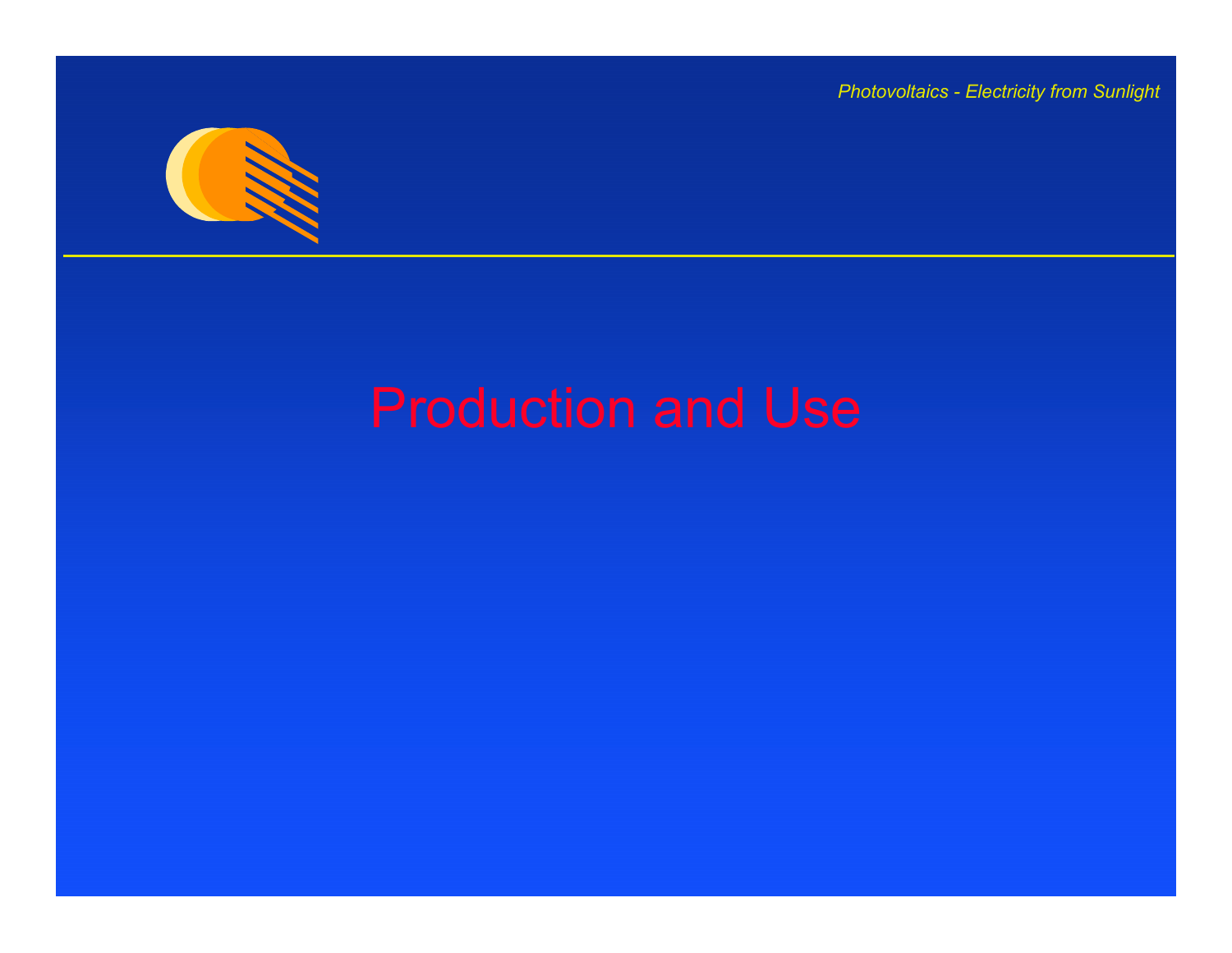



**BP Solar**  40 -> 50 MWp cells ~80% exported 12 MWp modules ~50% exported

Photo: BP Solar

**Solar Systems** - 5 MWp concentrator facility Pilot lines:

–**Origin Energy** (Sliver™ cells)

–**Sustainable Technologies International** (Dye Sensitised Cells)

–**CSG Solar** (crystalline Si on glass) – German manufacture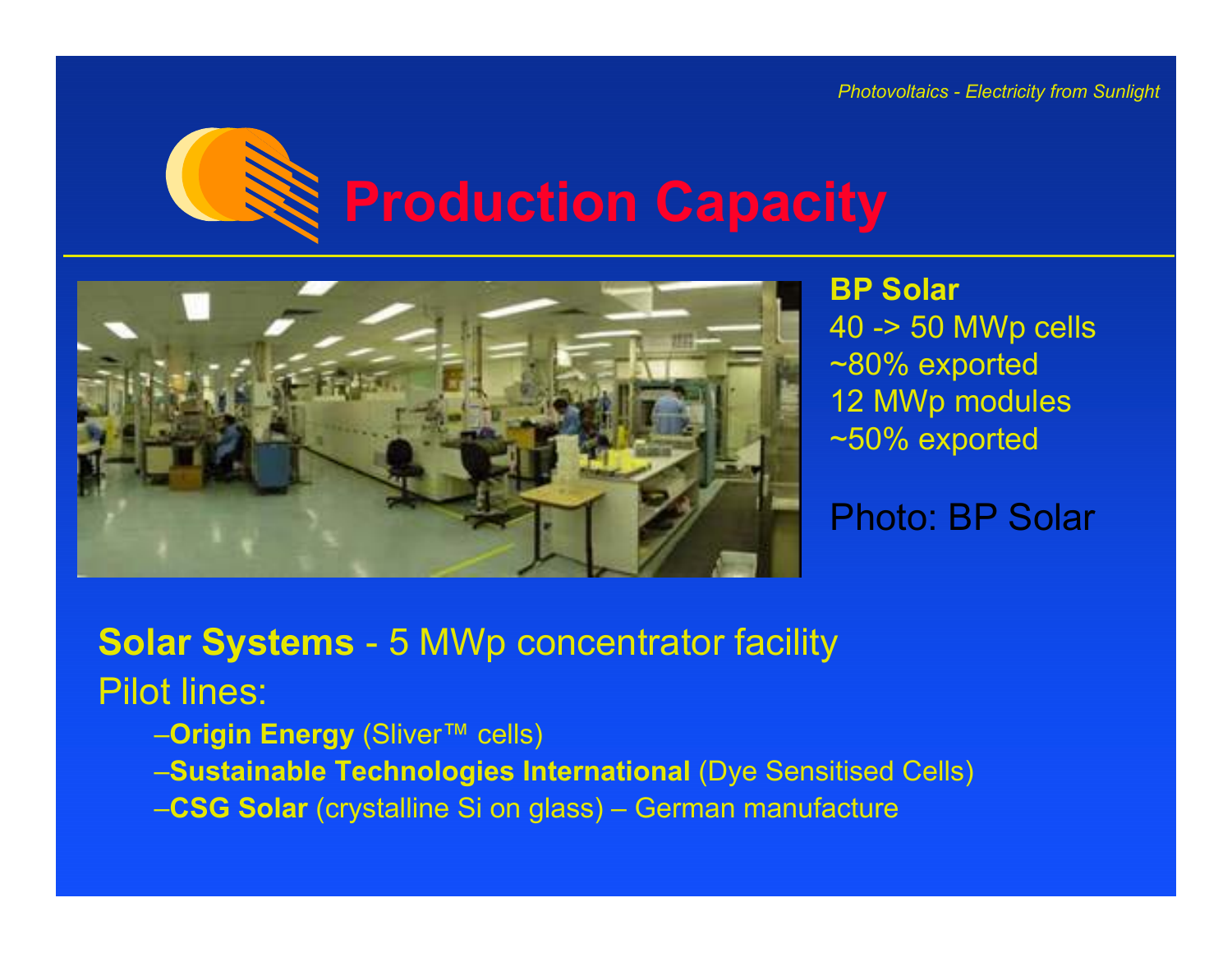

## 2004 Production

- BP Solar:
	- mc-Si cells: 30MWp
	- sc-Si cells: 5MWp
	- Modules: 8MWp
- STI
	- dsc: 0.1MWp
- Solar Systems:
	- –



Concentrators: 0.7MWp<br>DSC Demo, CSIRO Energy Centre Newcastle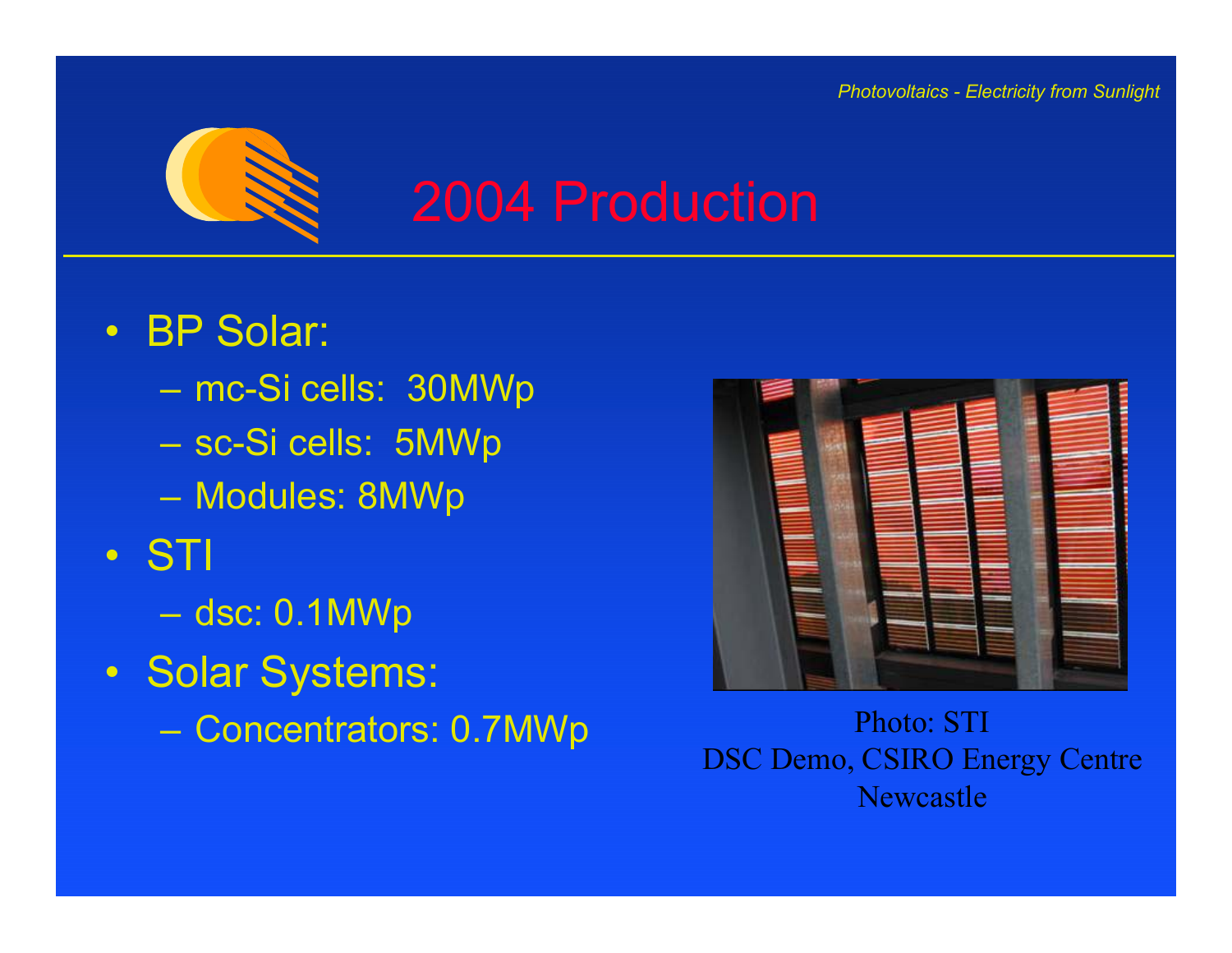

## **Installations**

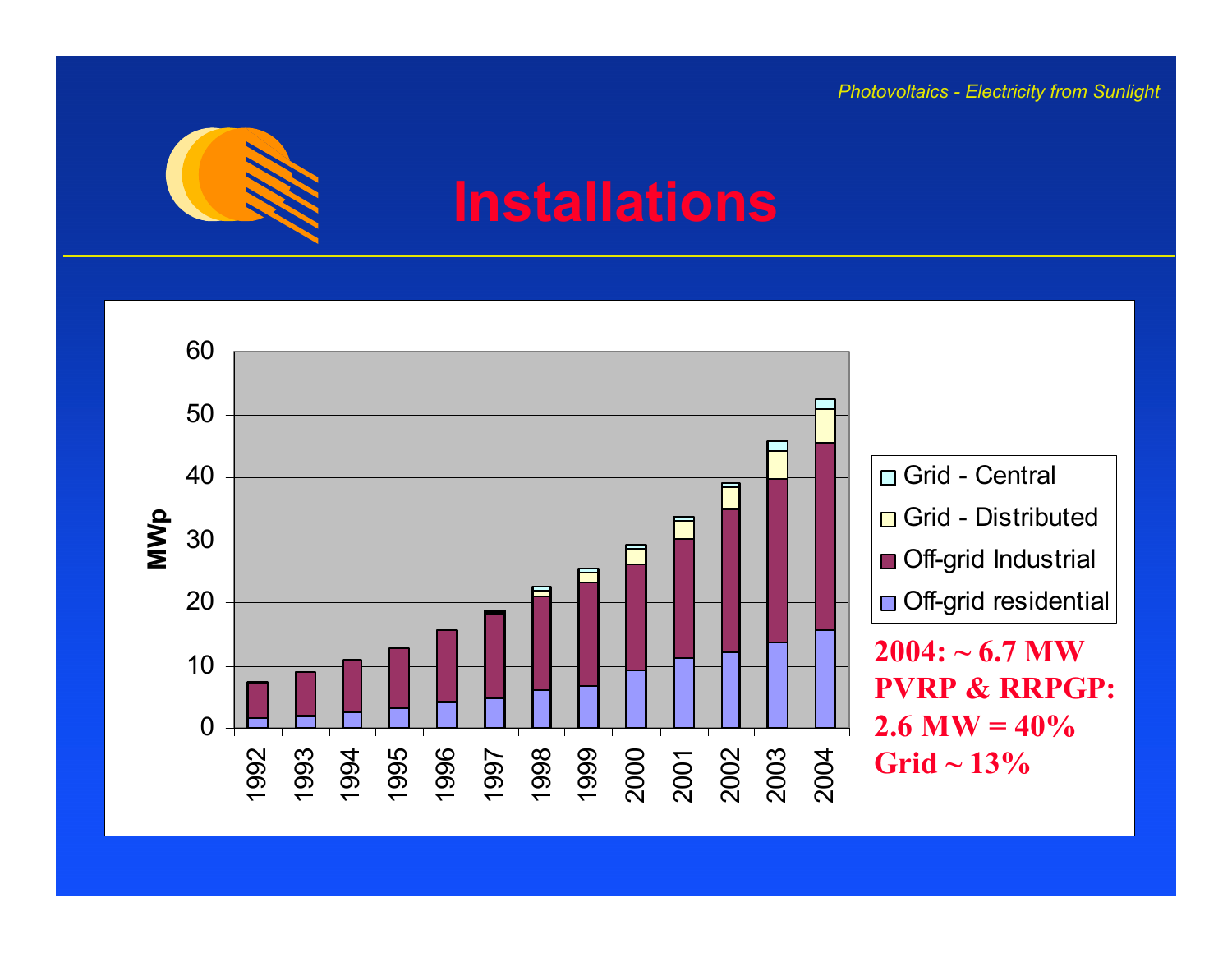

## **Employment Fulltime equivalents**

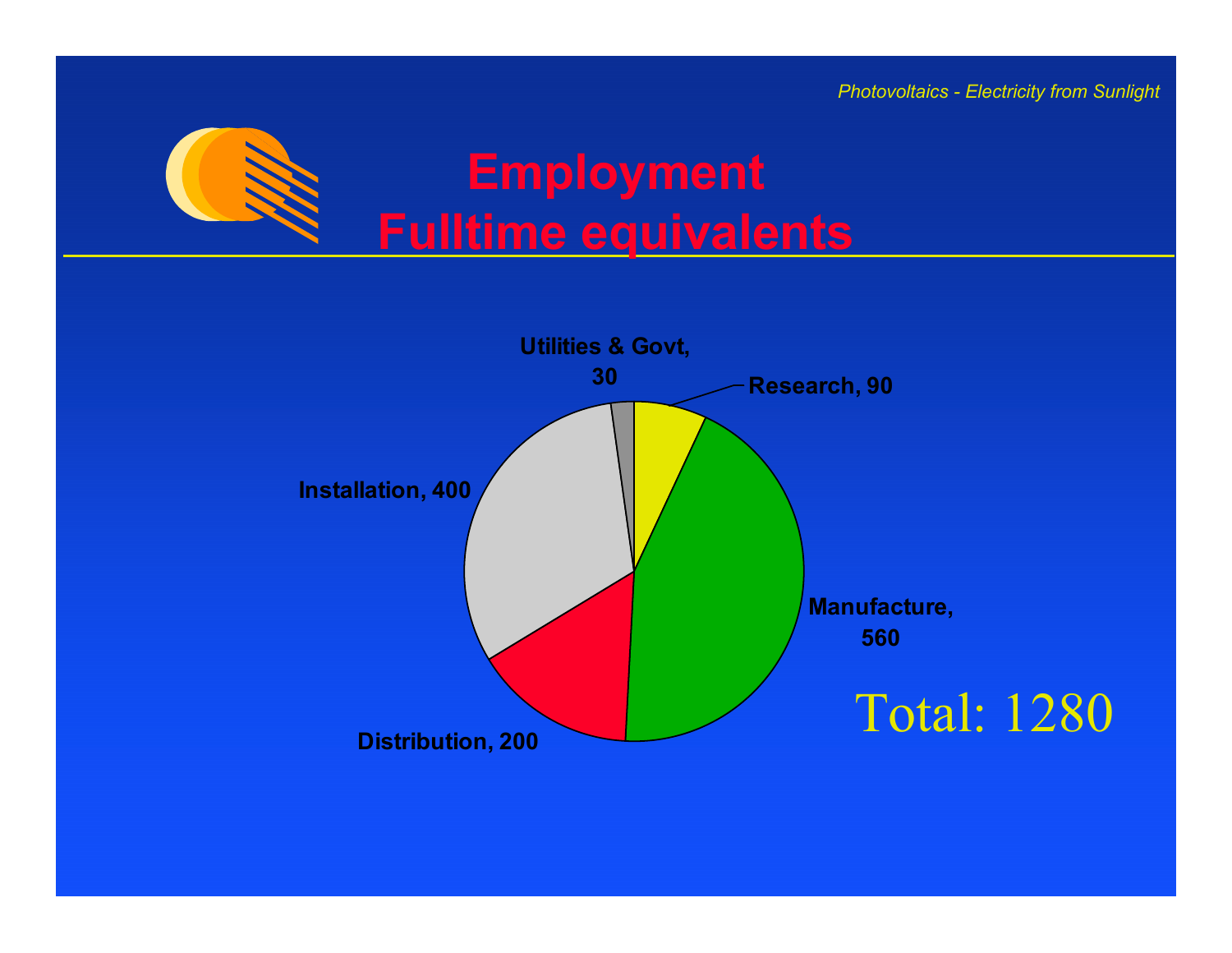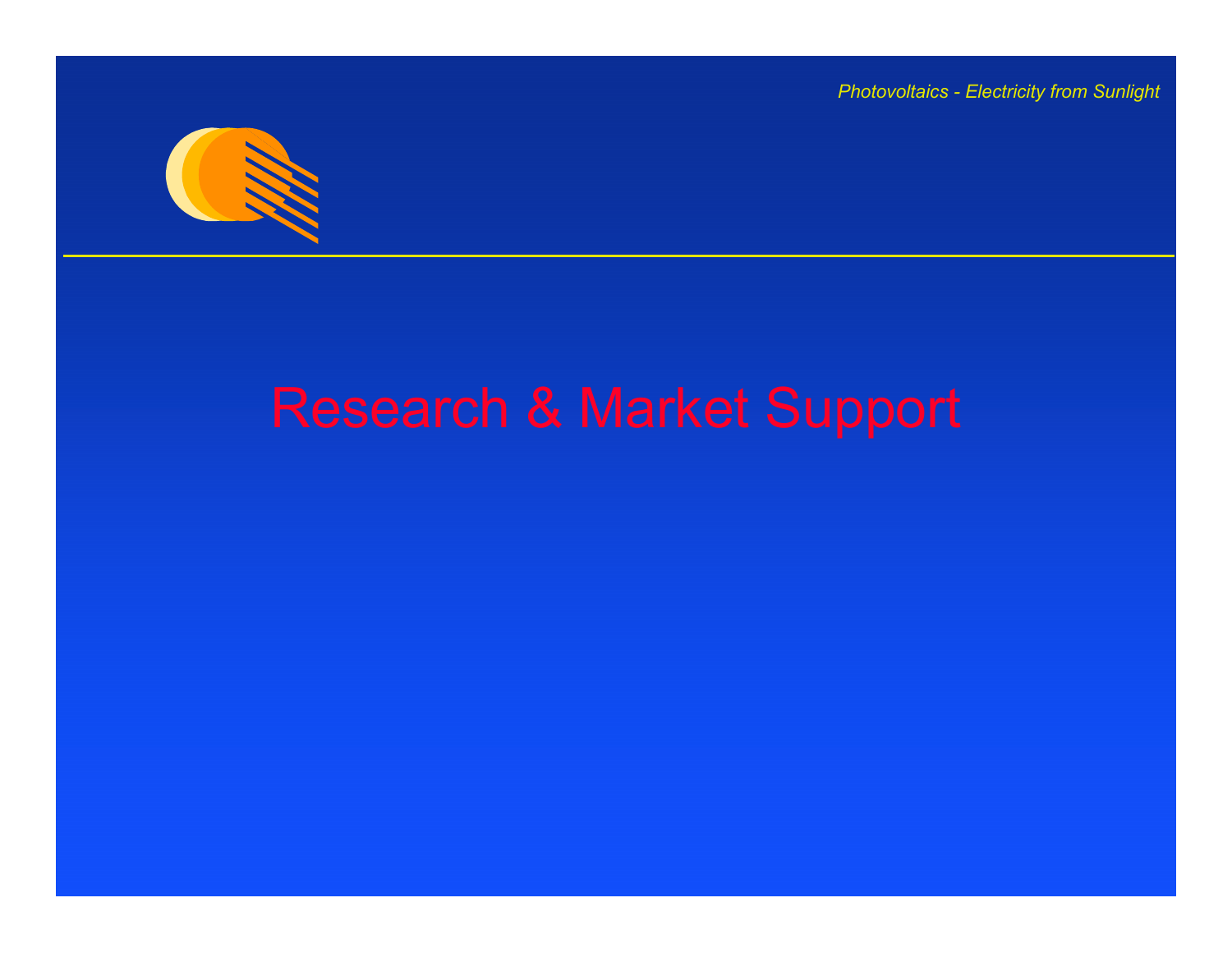

- $\bullet$ Origin Energy
	- pilot production of Sliver™ technology in 2005
	- less silicon for same power
- •CSG Solar
	- crystalline silicon on glass
	- thin film with c-Si performance
	- German production 2006
- •Sustainable Technologies **International** 
	- dye sensitised titanium dioxide (DSC) technology for BIPV market
	- pilot scale manufacture
- •Solar Syste m s
	- Continued development of concentrators



Photo: Origin Energy Semitransparent Sliver Module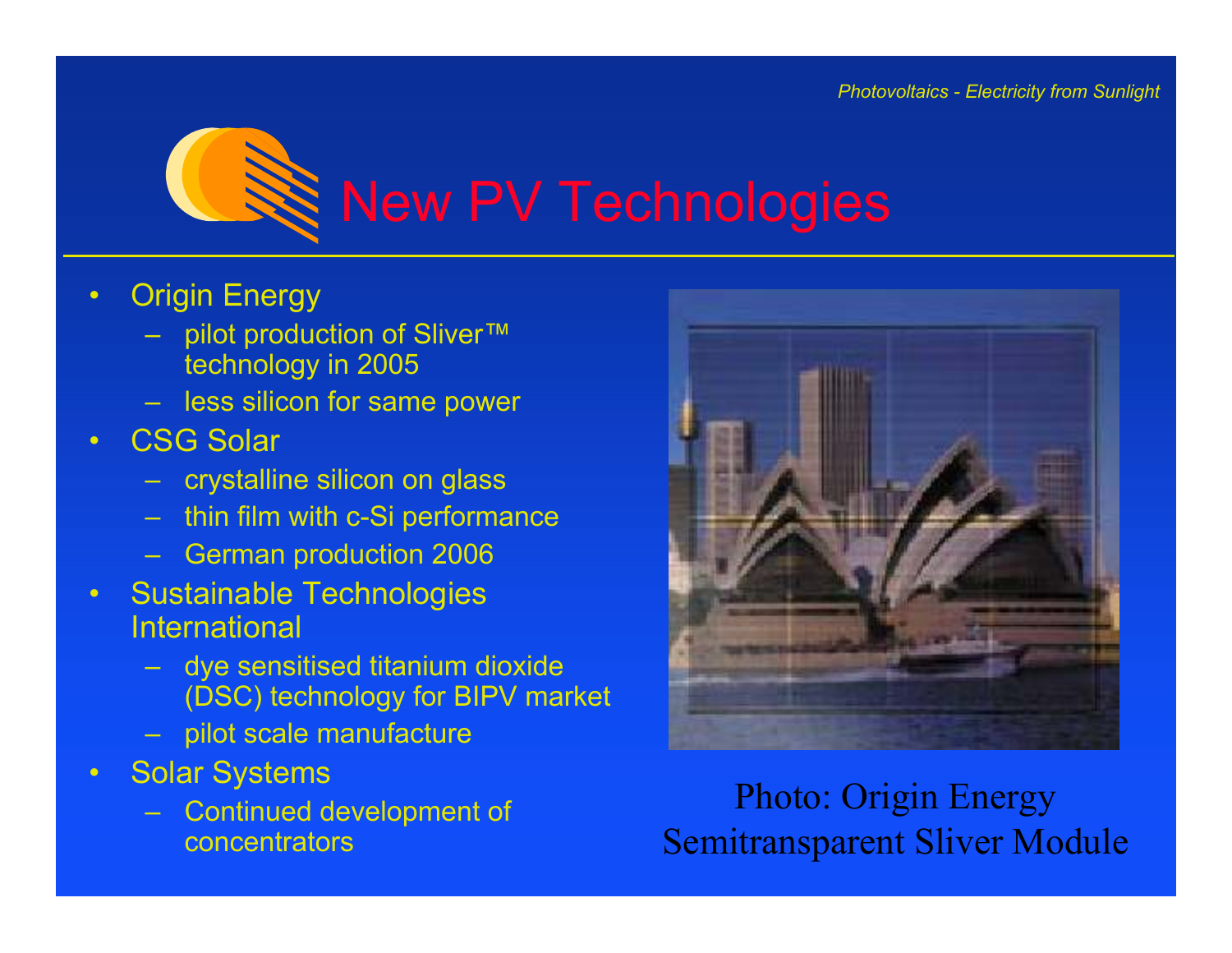

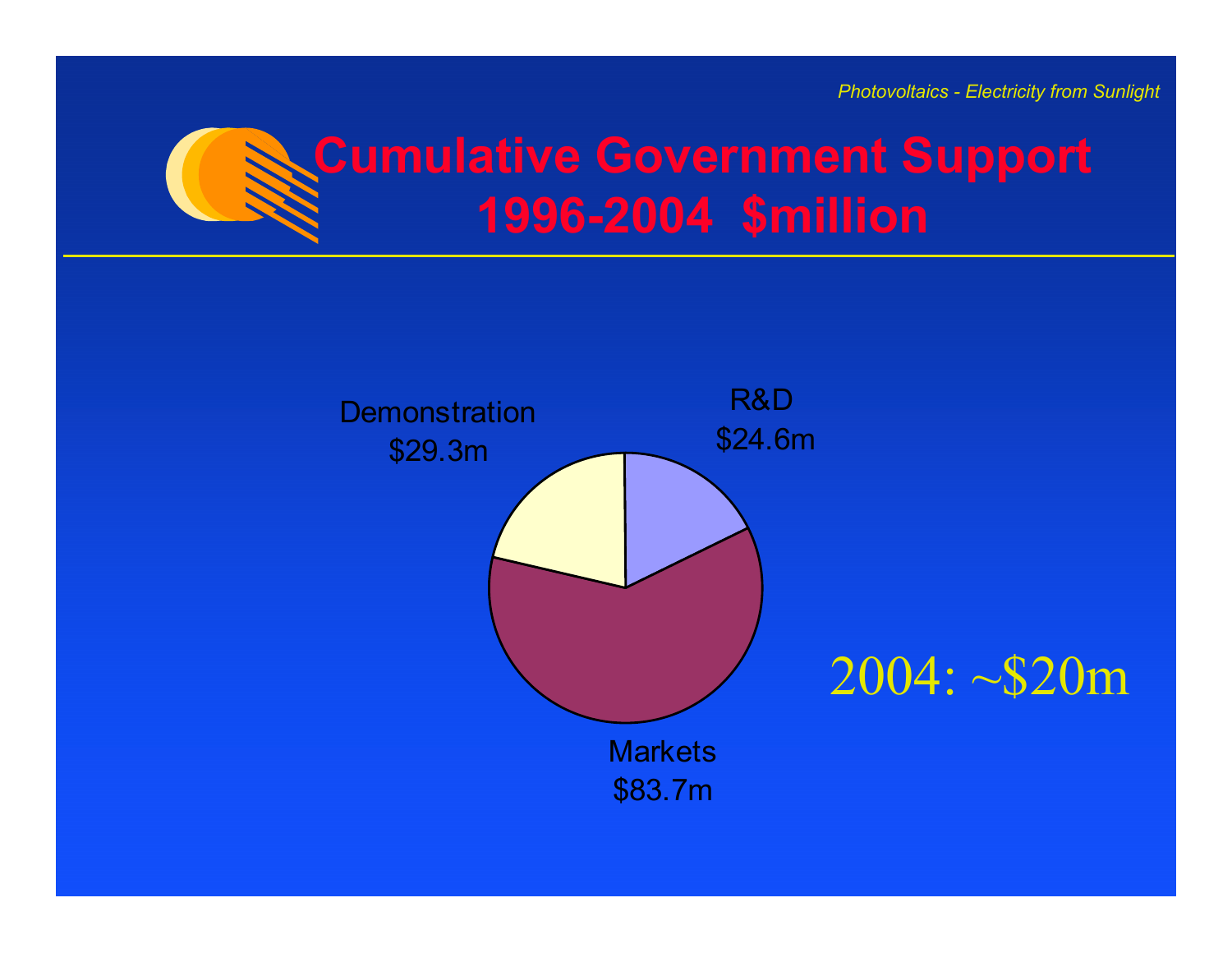

- •safe & high quality product critical for a new industry
- •problems impact on potential customers & government support
- •Australia also active on international standards committees
- AS 4509 Stand-alone power systems
	- System design guidelines; Safety requirements; Installation & maintenance
- AS 4086 Batteries for use with stand-alone power systems
	- General requirements, installation and maintenance
- AS 4777 Grid Connection of energy systems via inverters revised
	- Requirements for Installation; Inverters; Grid protection
- $\bullet$ New standards under development:
	- Installation of PV arrays
	- Inverters for stand alone power systems critical safety issues
- •Standards needed:
	- charge controllers
	- grid interconnection procedures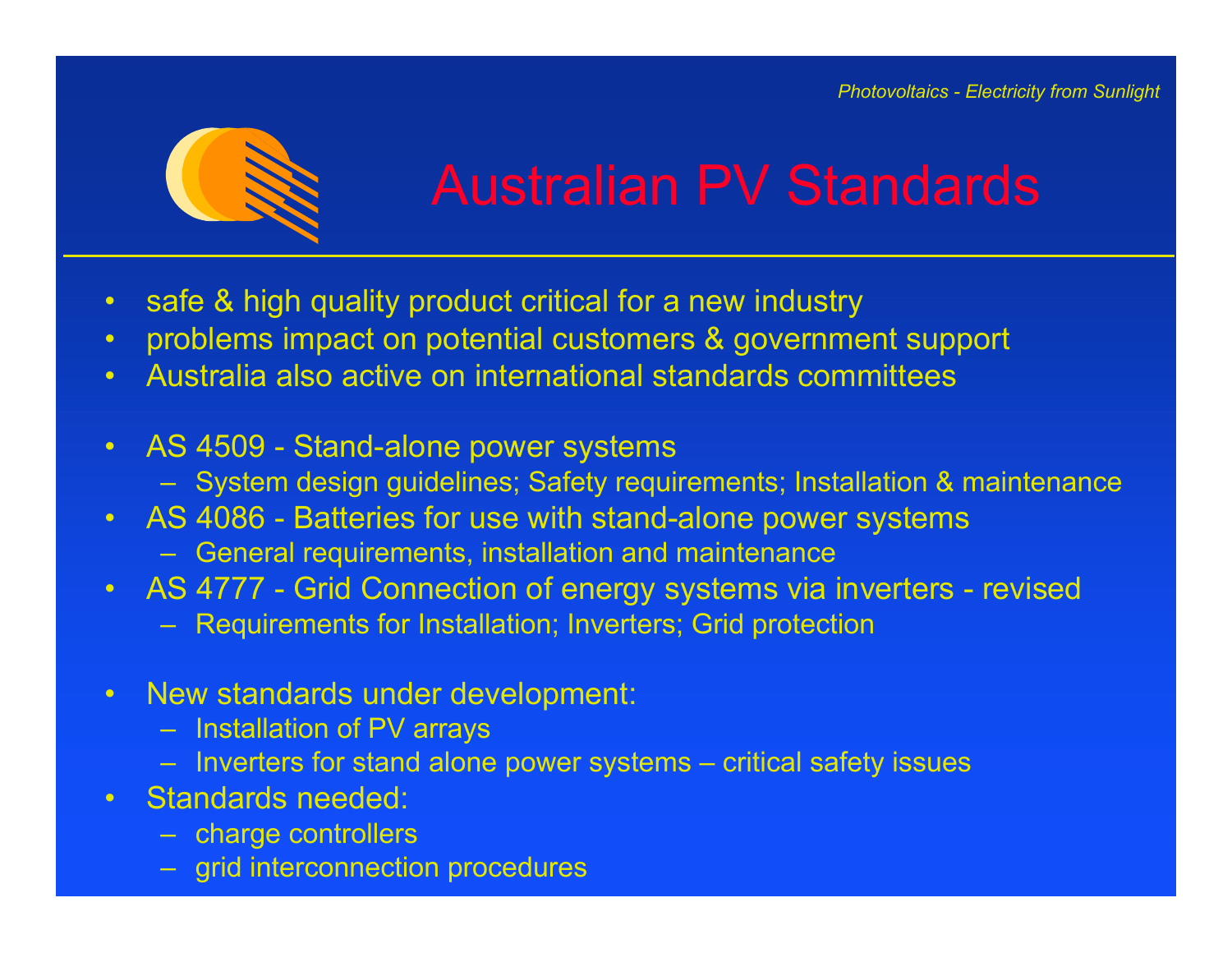



- $\bullet$ Commercial testing of renewable energy systems and components
- • Facilities:
	- solar simulator, large PV array, PV module tester, power quality analysers
- • Systems test beds:
	- configurable battery energy storage systems, battery capacity test facilities, constant temperature baths, associated test & monitoring equipment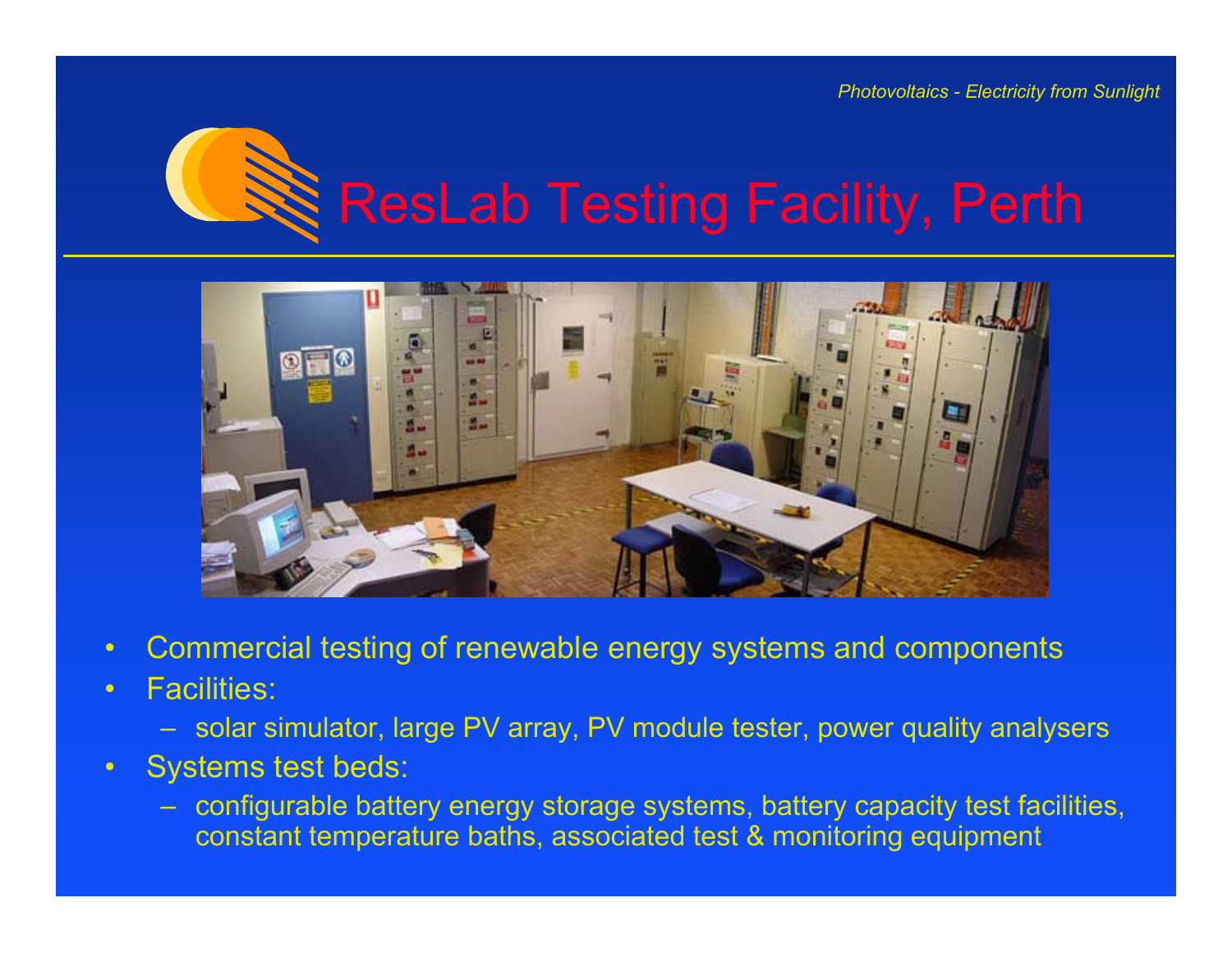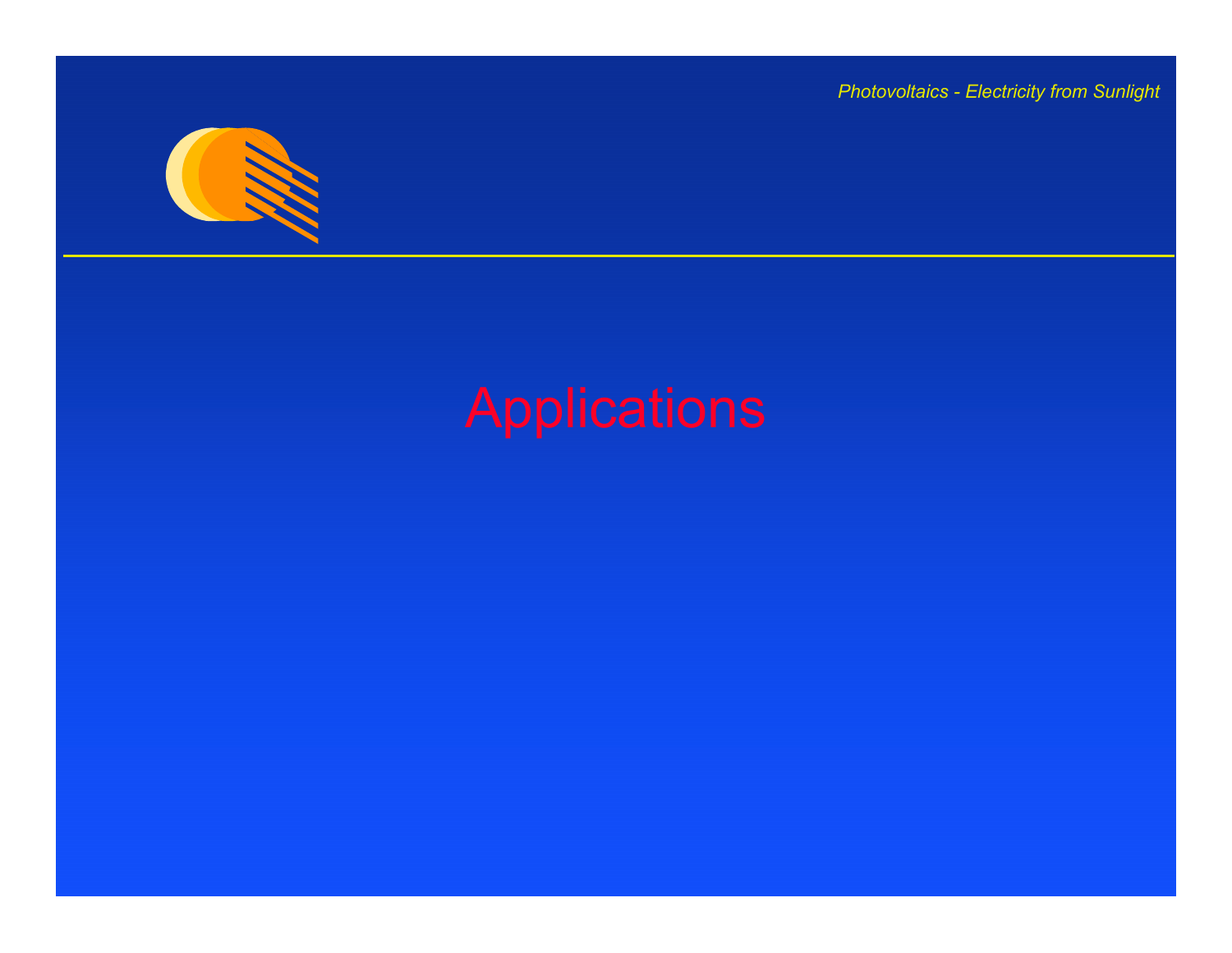

# **Off-Grid Systems**

- $\bullet$ Remote farms, small communities, pastoral stations, water pumping, pipelines, fences, telecommunications
- Renewable Remote Power Generation Program
	- Commonwealth grants (50% RE cost) administered by **States**
	- Bushlight, ResLab
	- 3.8 MWp of PV ins talled to date
- $\bullet$ 57% of installed PV used in off-grid non-domestic market



Photo: SEDOHamersley Iron 31 kWp system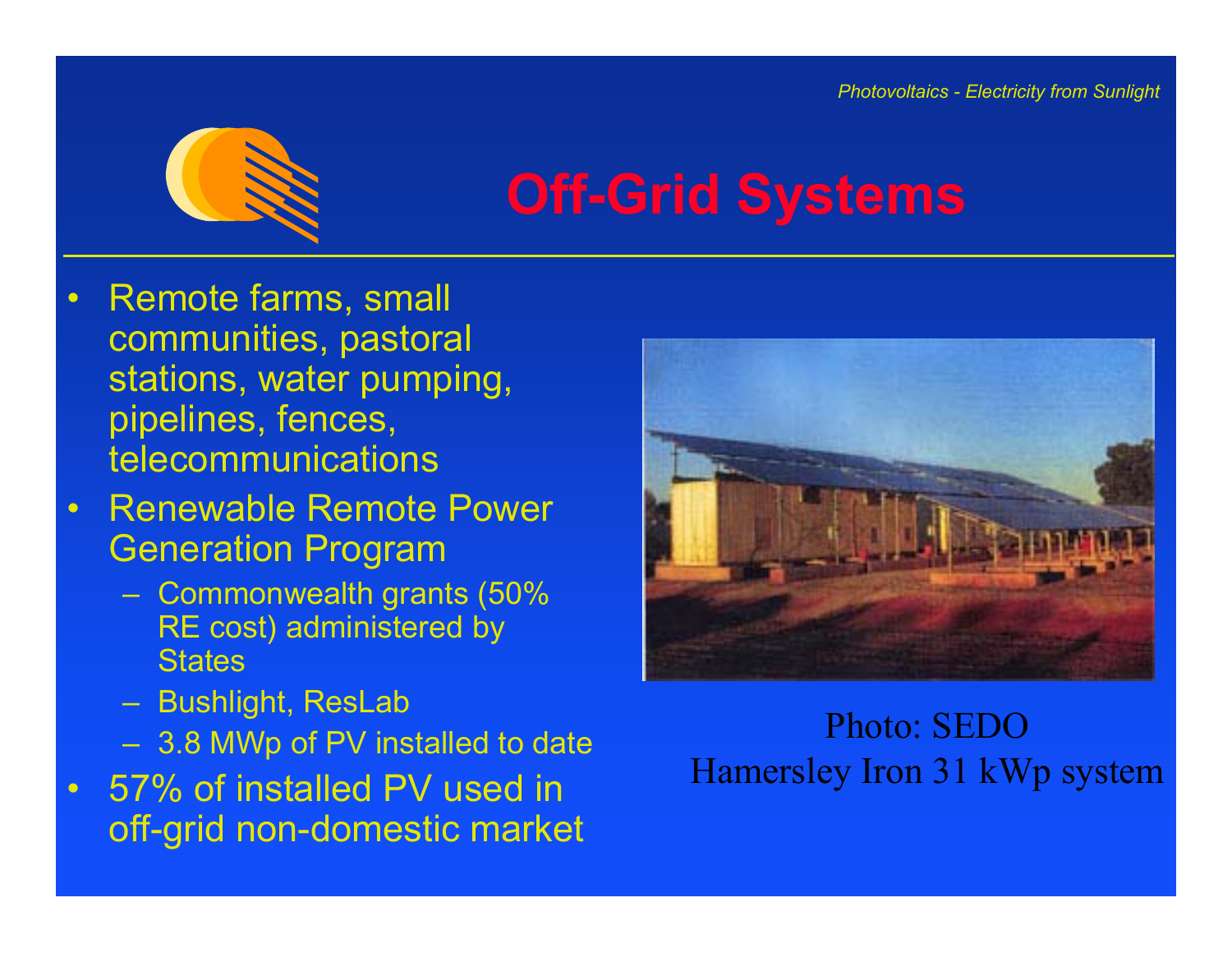

## **Diesel Mini Grids**

### **Lingara: 9 bay stationpower® array with inverter and battery bank**



# **225 kWp c-Si in 1 MW diesel station**



### Photo: Ergon Energy Photo: W.Meike, Novolta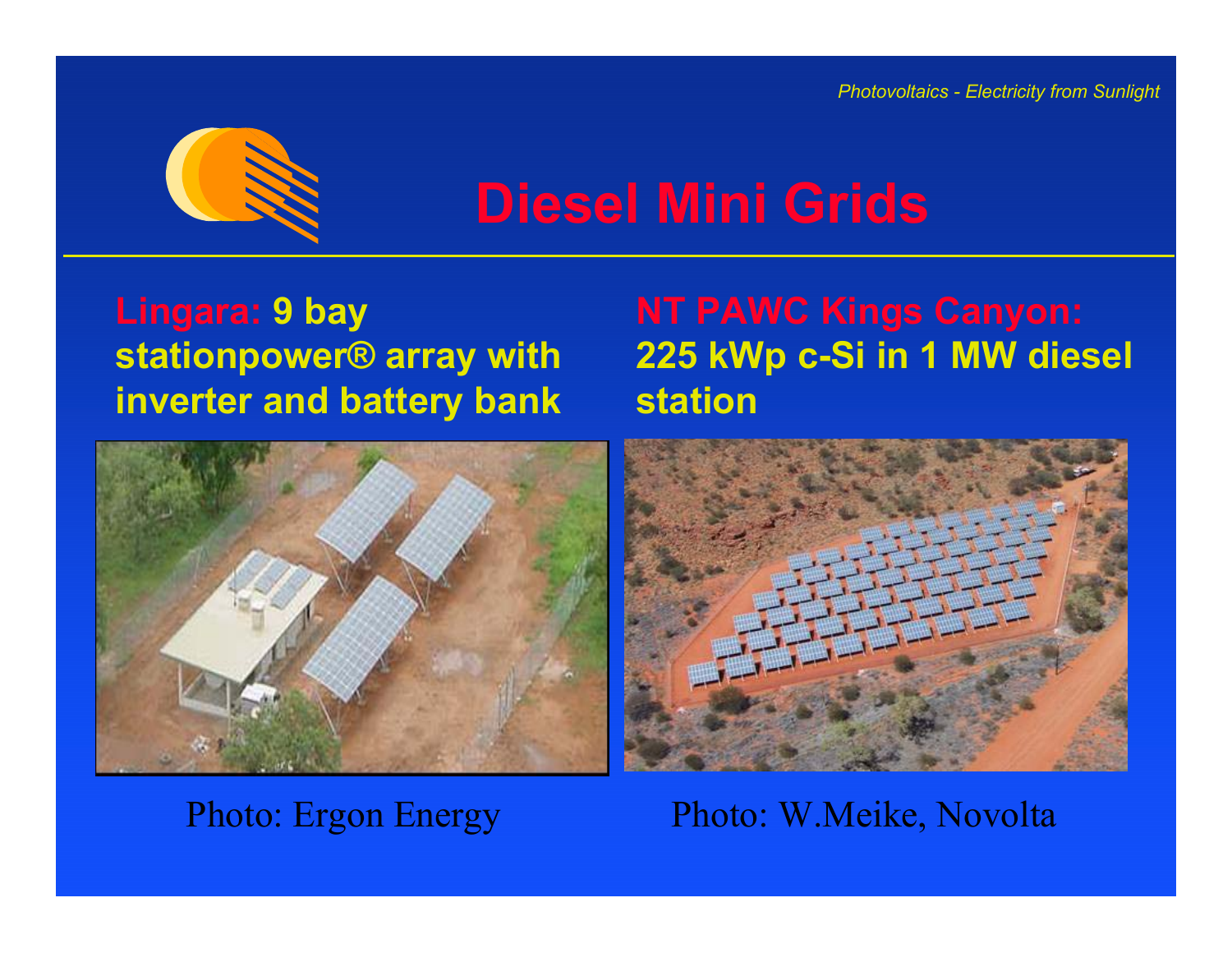

- $\bullet$ 30 dishes (720 kWp) for 3 NT-PWC community power systems in 2005
- •Also suited to end of grid applications, hydrogen production & combined heat and power production
- •112 curved mirrors per dish

л.

- •500 X concentration focused onto central receiver
- •dishes cooled and independent tracked



Photo: Solar Systems Pitjantjatjara 220 kWp in diesel grid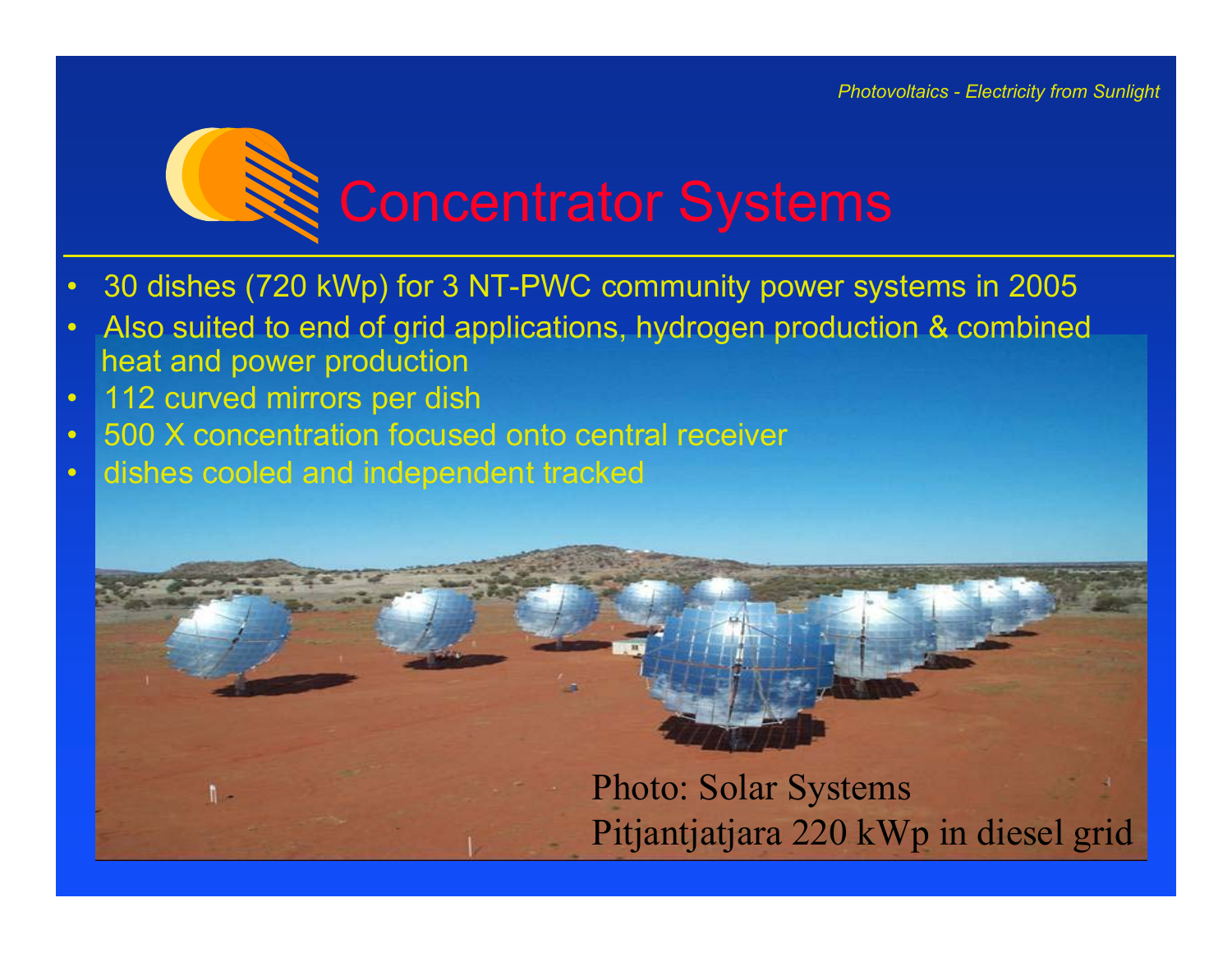

# **Off-Grid Residential & Pastoral Property Systems**

- 15 MWp 30% of PV installed is for off-grid houses around Australia
- Increasing size (many \$200-400,000 systems -> 7-15kW PV)
- High RE uptake in pastoral stations (>40% in WA)
- PVRP (grants up to \$4000/kWp) and RRPGP support



### Photos: SEDA

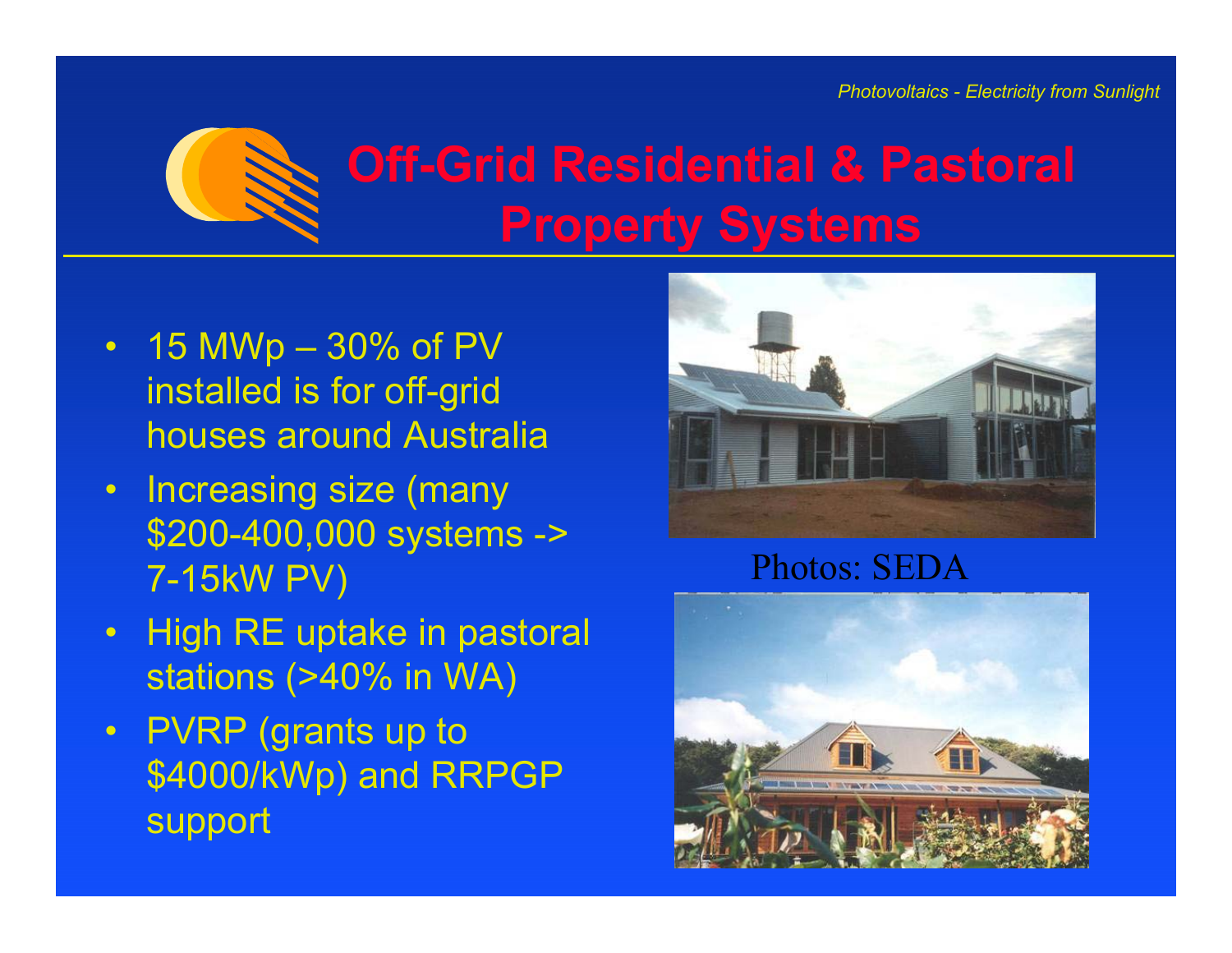

# Water Pumping & Purification

- $\bullet$ Rapidly growing interest
- $\bullet$  10-15% of 2004 PV installations (25% of WA programs)
- •Trend from windmills to PV
- •Stock, cropping, domestic, water purification, desalination, ground water lowering
- •Mono pumps:
	- tracking arrays, submersible brushless DC motor, positive displacement pump
- •Solar Energy Systems
	- low maintenance PVC polypiston PV water pumps
	- for use with saline, high acid, high iron content water



Photo: A.Maslin, Solar Energy Systems "Solarflow"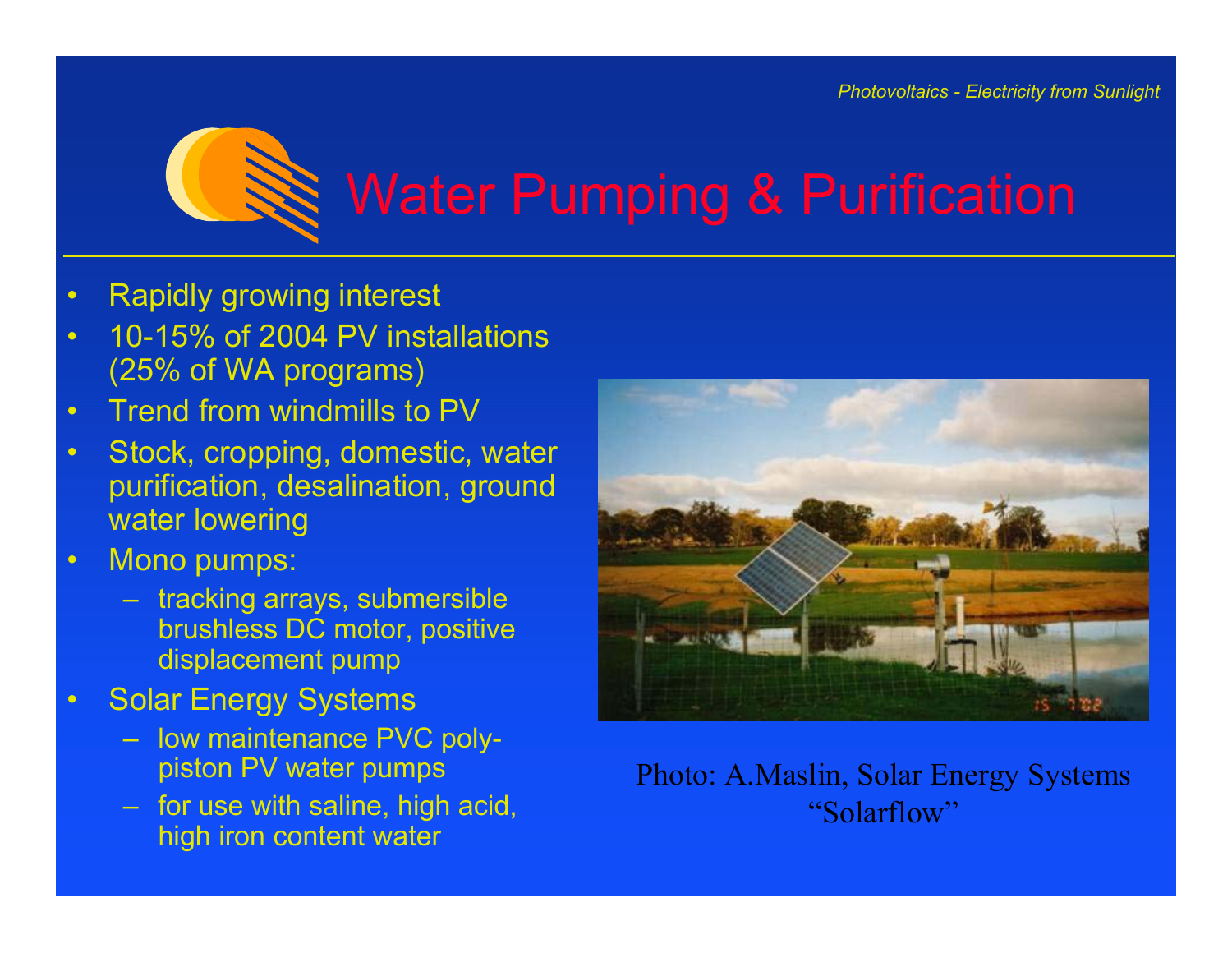

### Kogarah Town Square: •160 kWp of PV – roofing (a-Si), transparent roof and awning (c-Si) •153 MWh of electricity each year



Photos: Energy Australia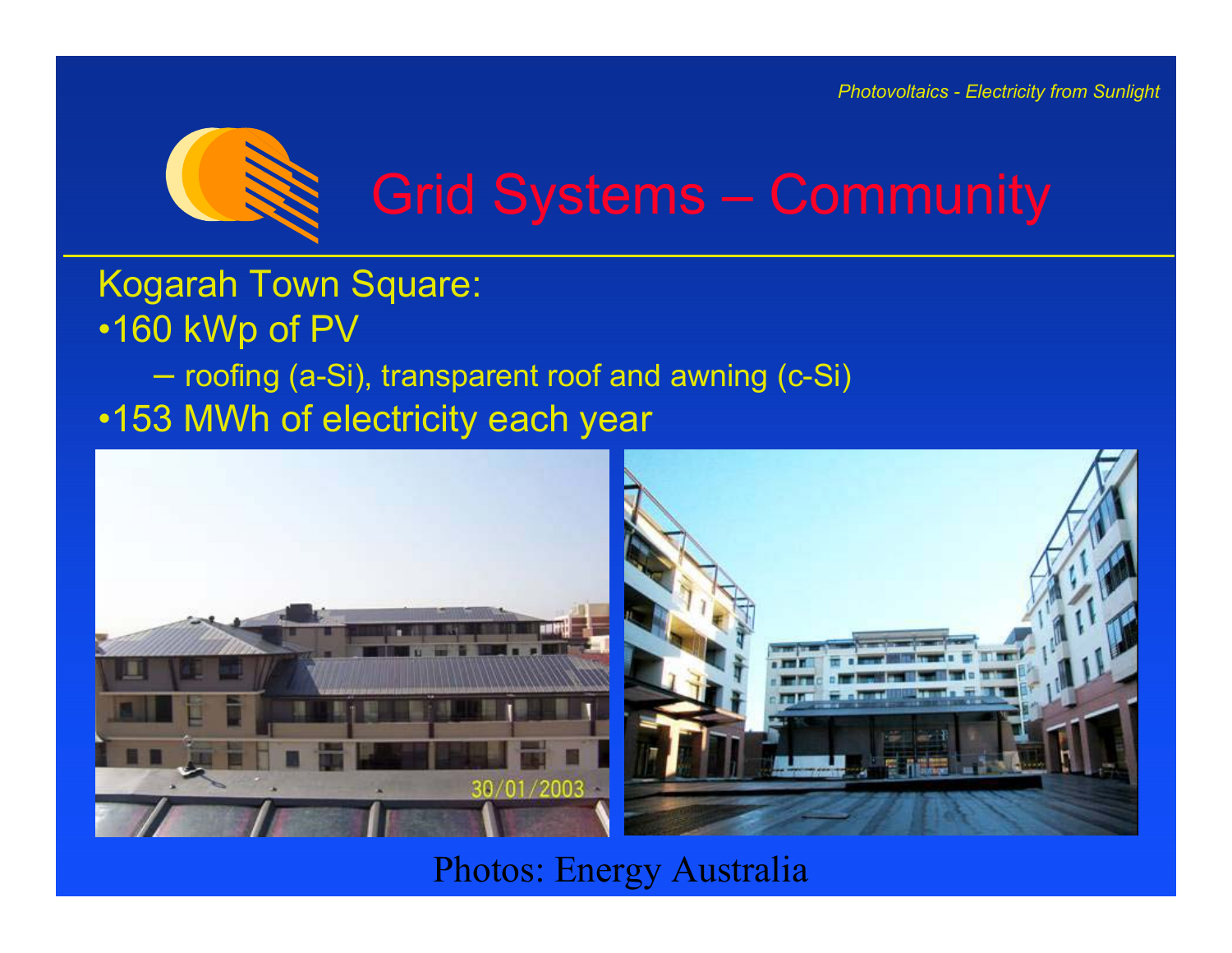

### Edward St Brisbane (Photo: SEDA) Melbourne Uni Private (Photo: STI)





## For normal or uninterruptible power supply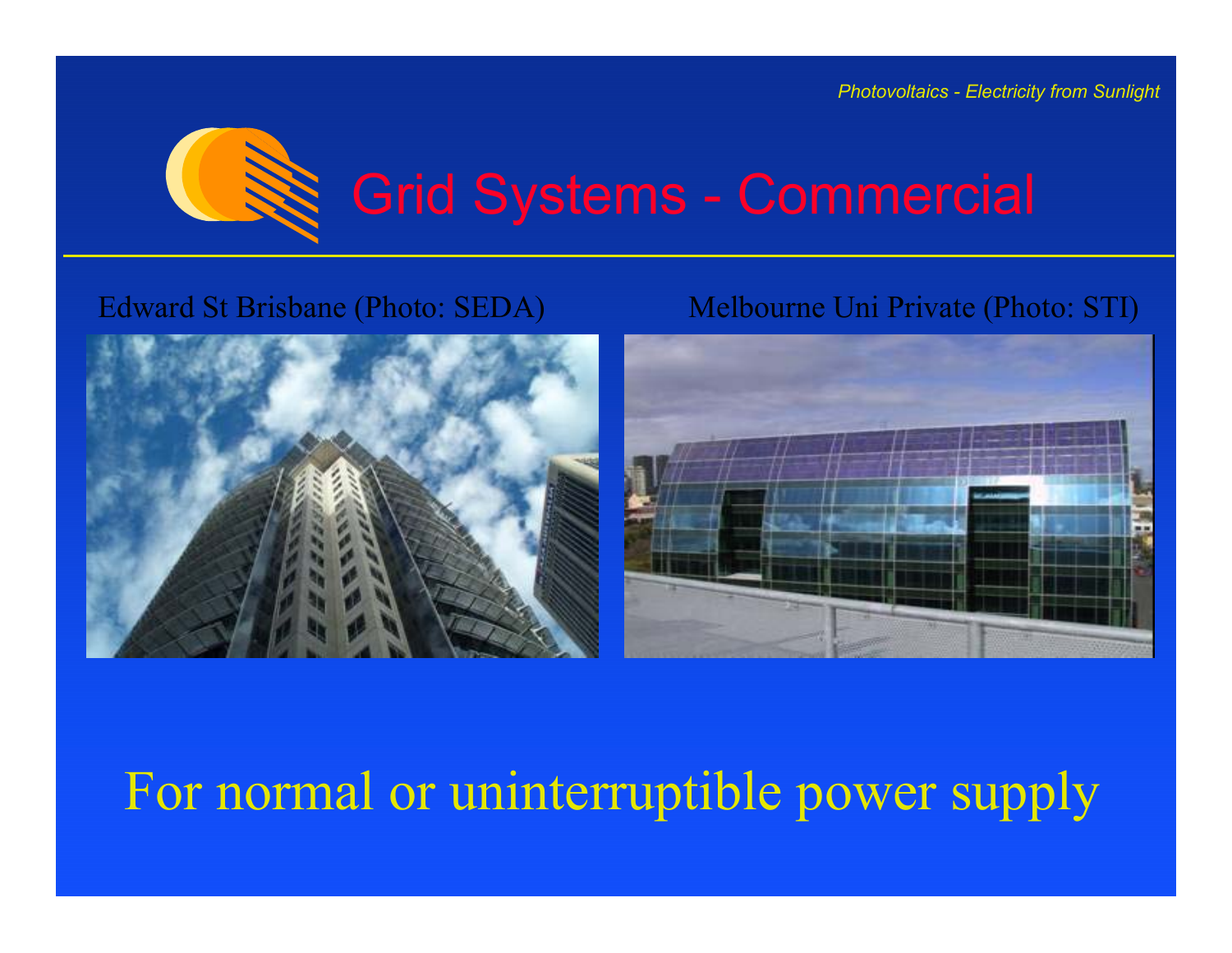

# PV Output & Commercial Load

Commercial Load Only & Inverter Output Solar Home - Peak Load Day (Installed PV 1 kW)

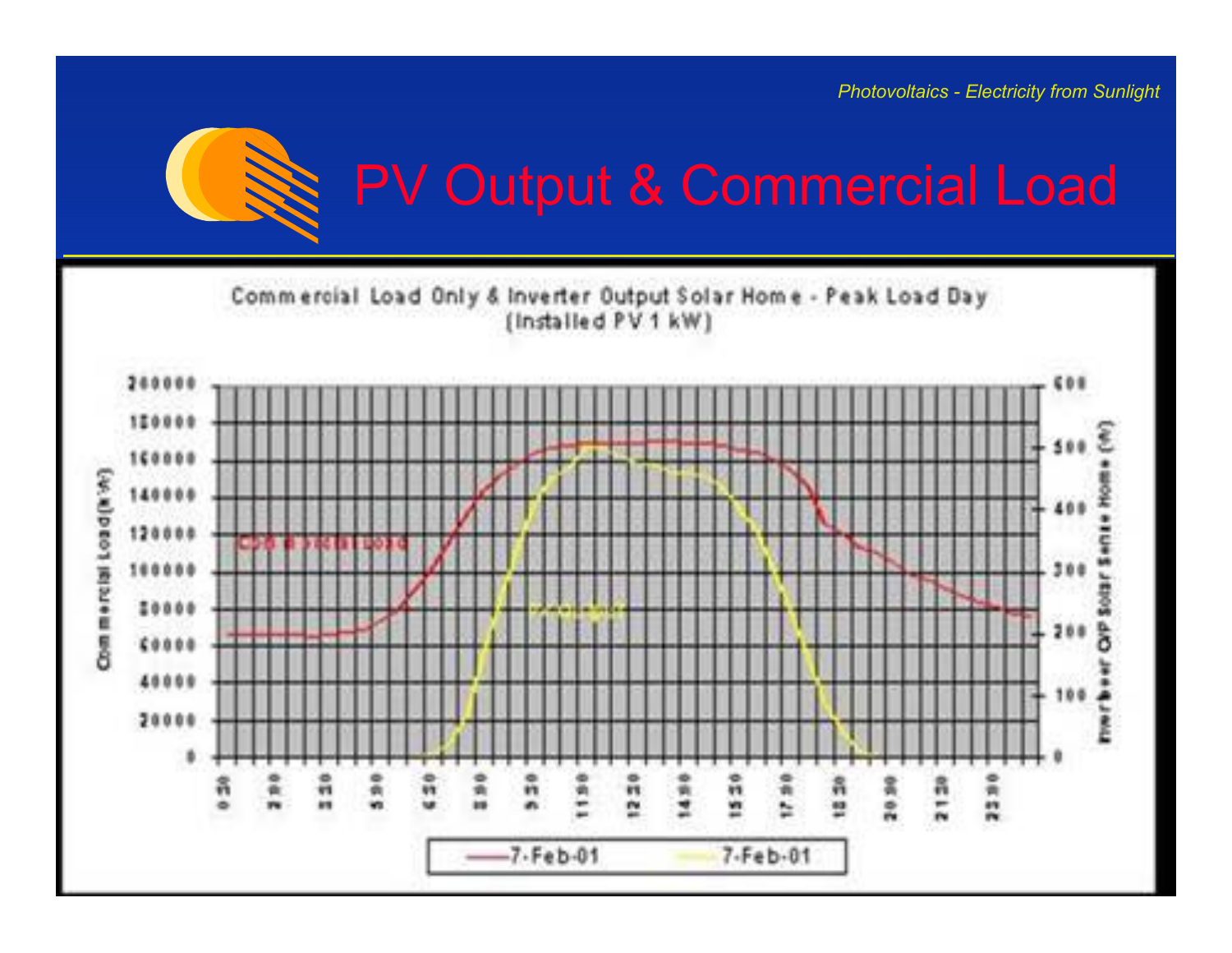

## • standard kits for rapid installation on tiled or metal roofs • PVRP – 6.8 MWp PV since 2000 (5870 systems, 38% grid)

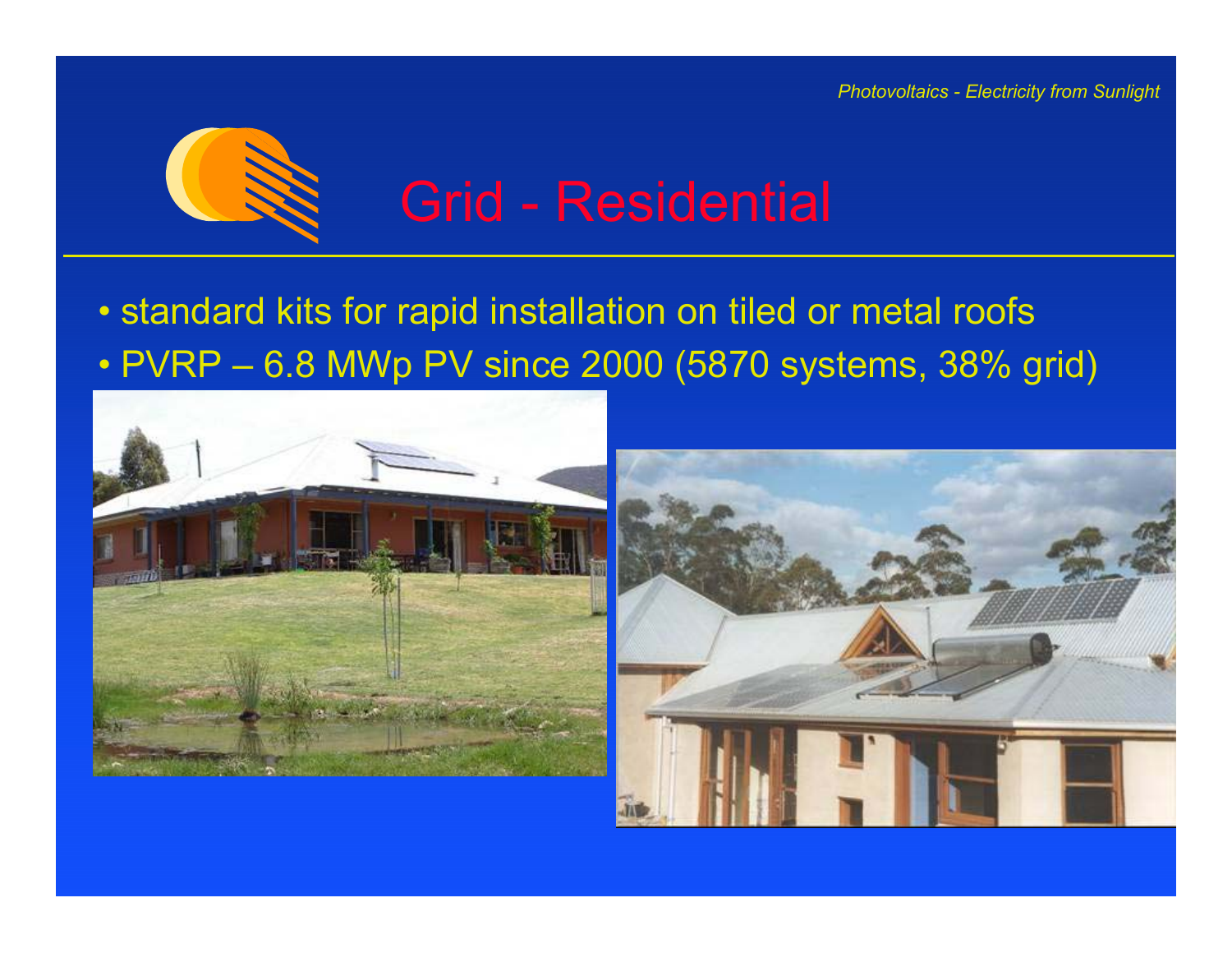

# PV Output & Residential Load

PV output compared to demand from a predominantly residential substation feeder for the highest demand week during summer

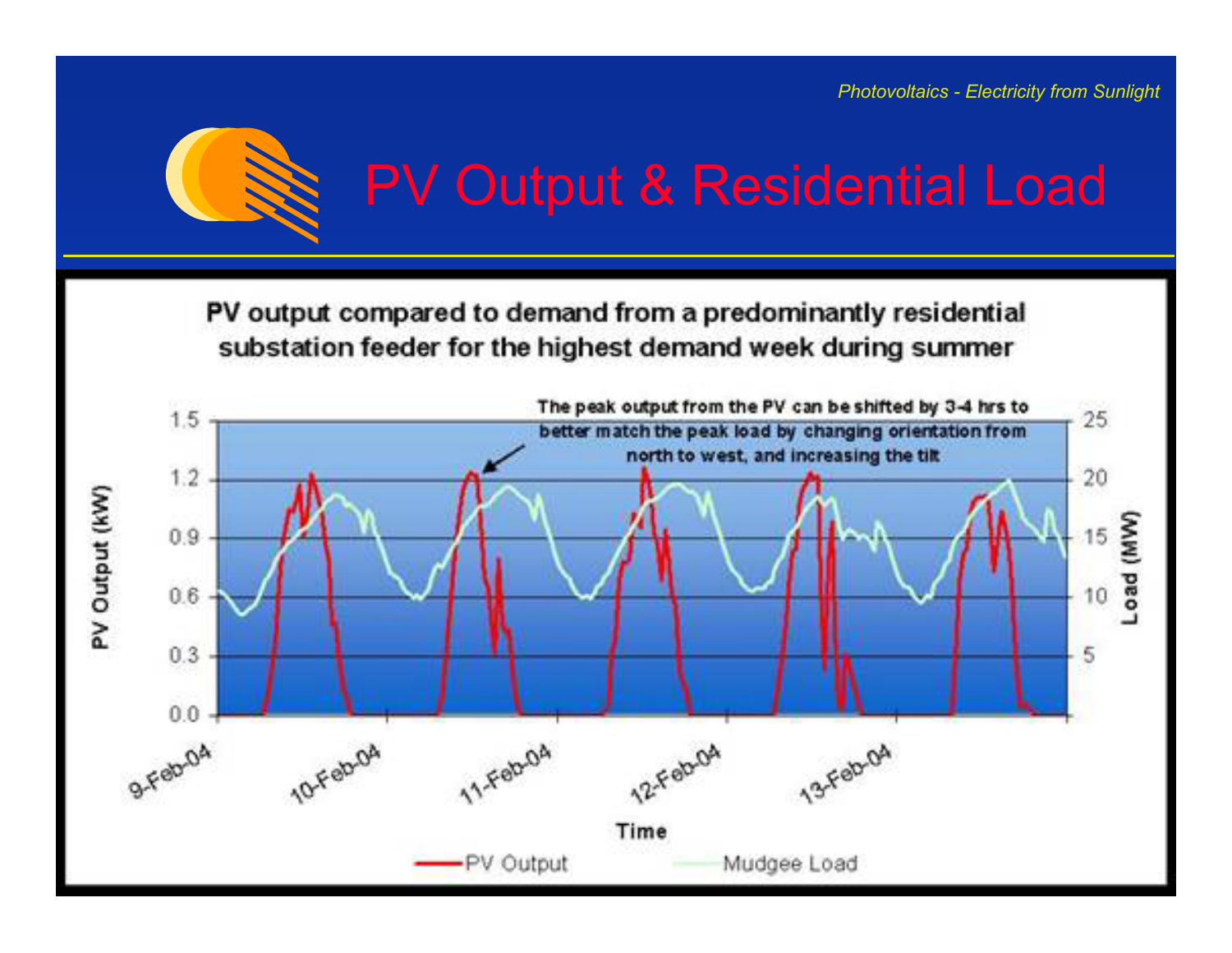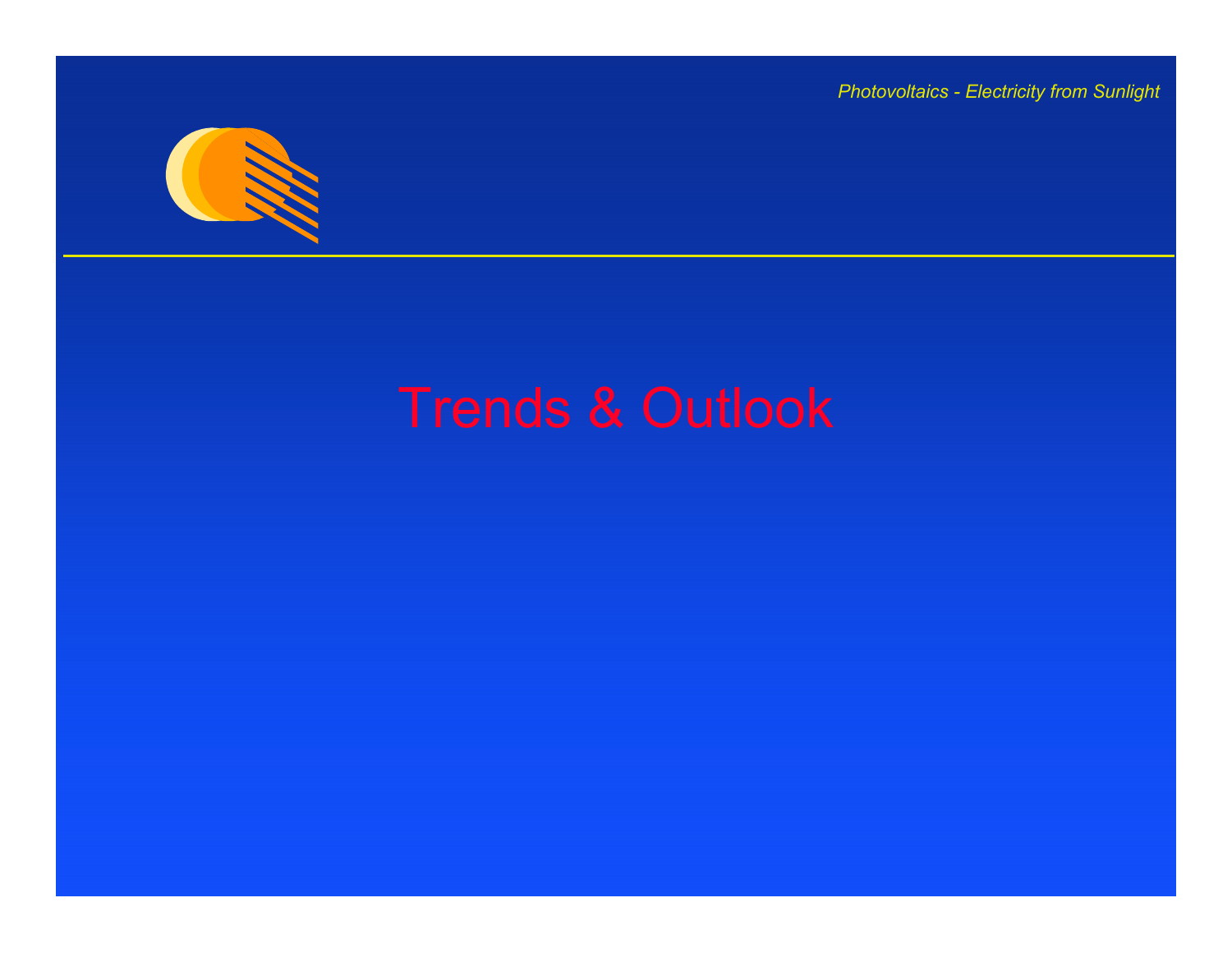

### $\bullet$ Internationally:

- Large increases in demand
- Large increases in production
- Japan dominates production & now pursuing exports
- China and SE Asia increasing production
- –Silicon constraints
- •Australia:
	- $-$  Increasing exports as production increases
	- Increasing imports ~40% of installations
	- Move from dominant to minor player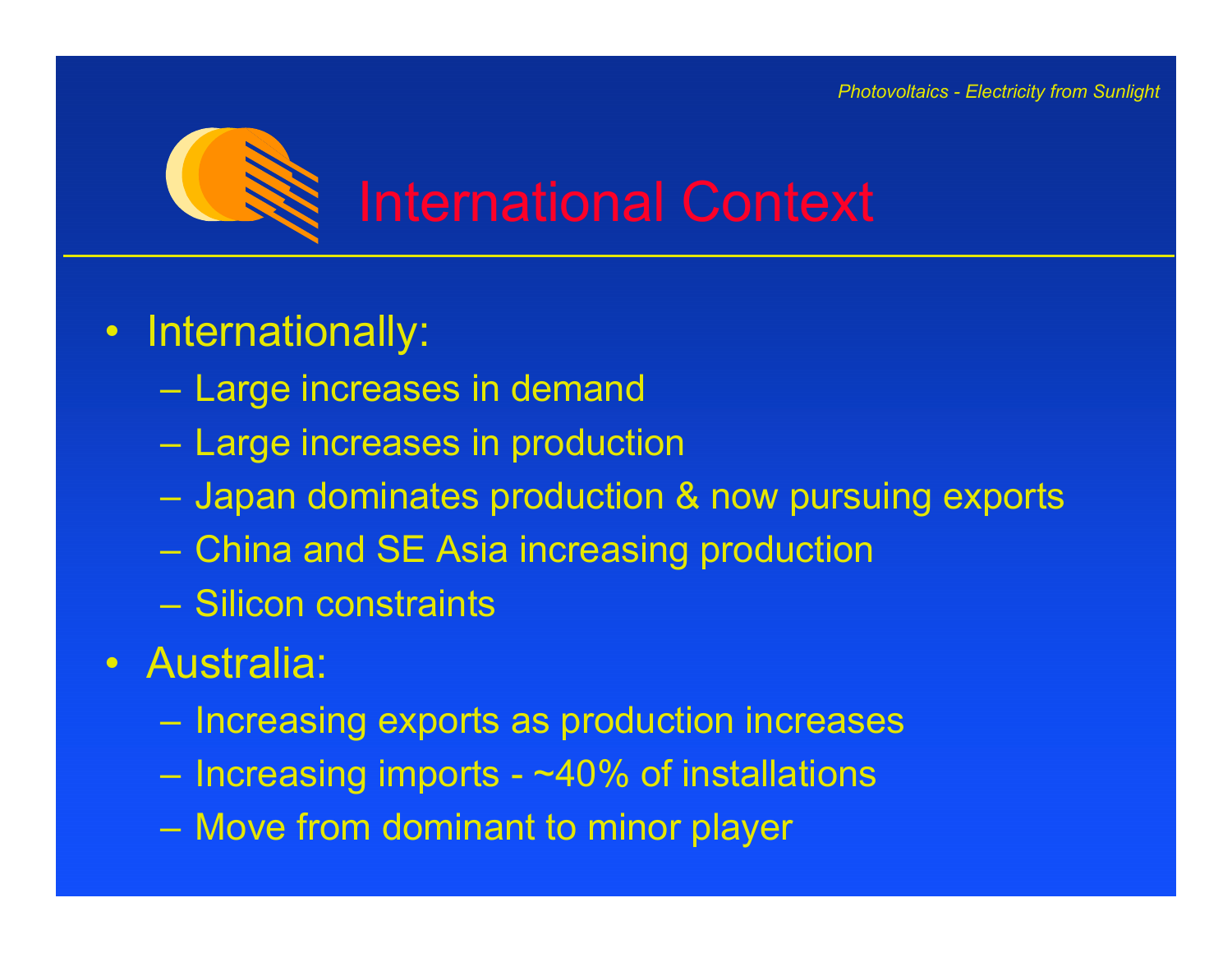

- $\bullet$  PVRP
	- 17% of market
	- May end 2005 will grid market be sustained?
- • RRPGP
	- 22% of market
	- Trend to larger systems -> wind, concentrators?
	- Restrictions on water pumping
	- Implications of removal of diesel fuel excise
- • MRET
	- Proposed increase in deeming period for PV & size of deemed systems
	- Tapering off from 2006
- •Solar Cities
	- Short term grid sales -> longer term impact?
- •Renewable energy R&D funding
	- Industry priorities need to be defined
	- Opportunities for product & systems development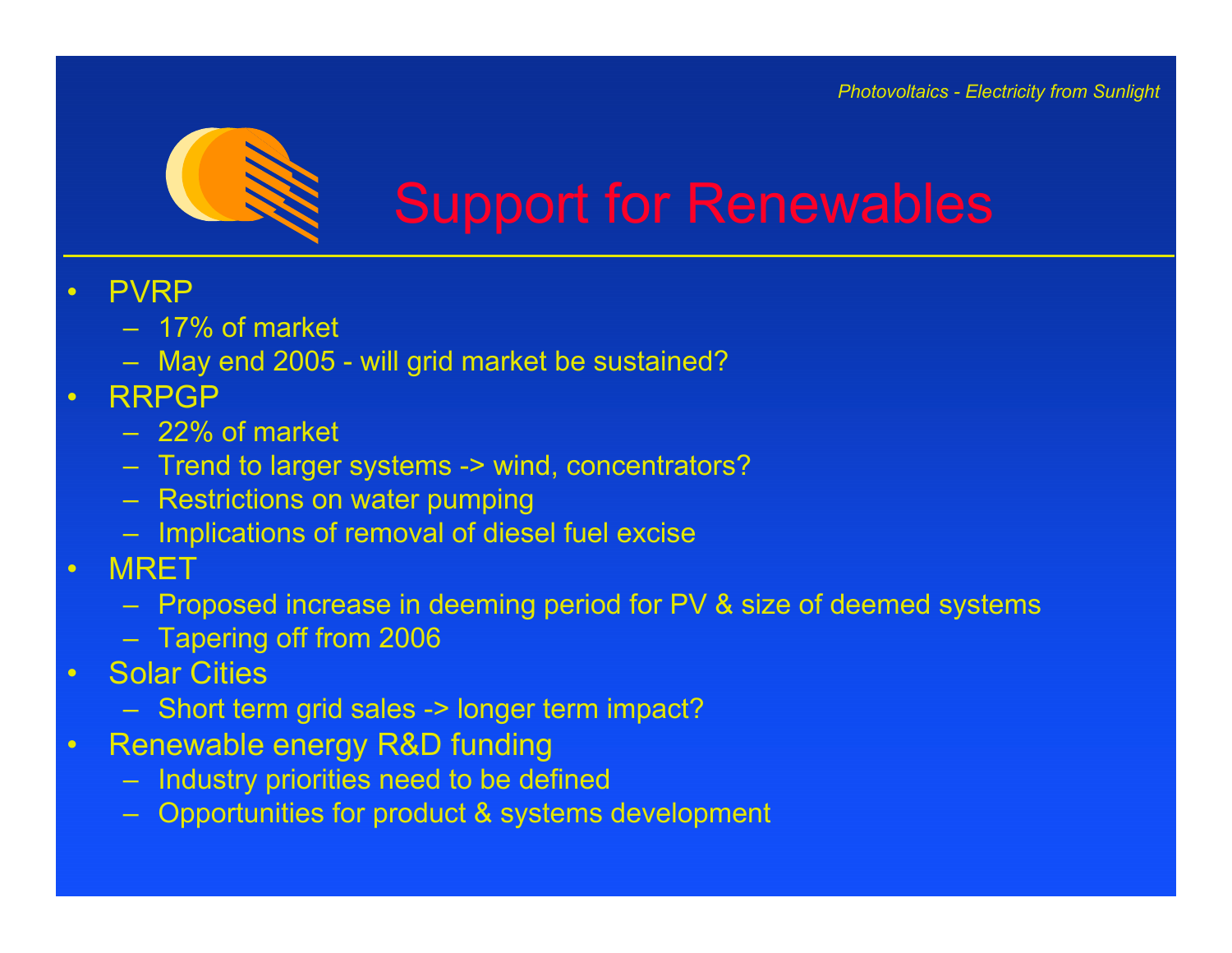





### •Industry policies

- –Few targeted policies to encourage RE industries to set up or stay
- –Loss of Australian technologies overseas
- –Low Si technologies hold promise while Si shortages remain
- –Silicon production could be considered carbon source issues
- –BOS components and systems opportunities